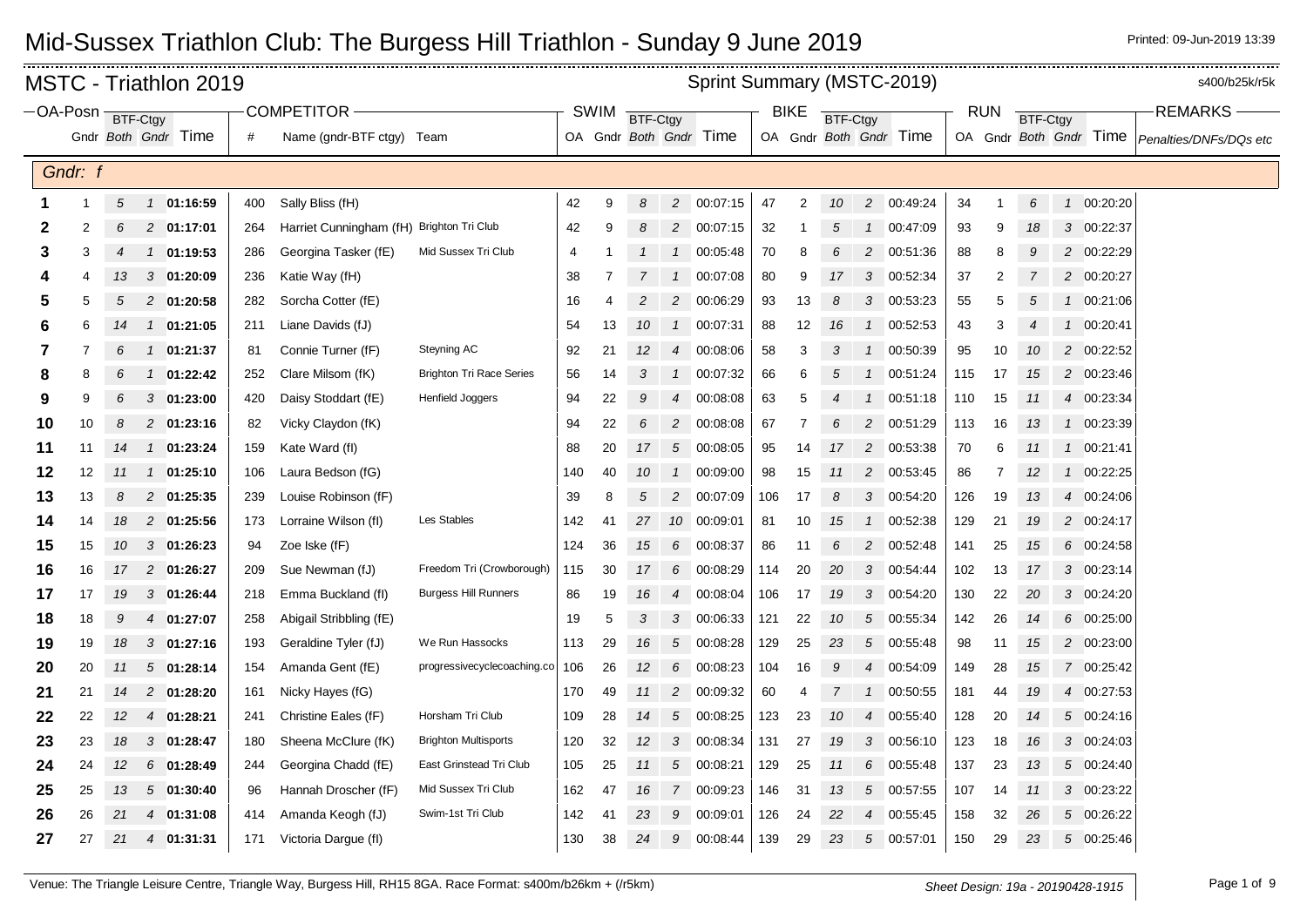$\frac{1}{2}$ 

\_\_\_\_\_\_\_\_\_\_\_\_\_\_\_\_\_\_\_\_\_

|                  |    |    | <b>MSTC - Triathlon 2019</b> |     |                           |                           |     |             |                 |                | Sprint Summary (MSTC-2019) |     |             |                 |                |                        |     |            |                 |                        | s400/b25k/r5k          |
|------------------|----|----|------------------------------|-----|---------------------------|---------------------------|-----|-------------|-----------------|----------------|----------------------------|-----|-------------|-----------------|----------------|------------------------|-----|------------|-----------------|------------------------|------------------------|
| OA-Posn BTF-Ctgy |    |    |                              |     | <b>COMPETITOR -</b>       |                           |     | <b>SWIM</b> | <b>BTF-Ctgy</b> |                |                            |     | <b>BIKE</b> | <b>BTF-Ctgy</b> |                |                        |     | <b>RUN</b> | <b>BTF-Ctgy</b> |                        | <b>REMARKS-</b>        |
|                  |    |    | Gndr Both Gndr Time          | #   | Name (gndr-BTF ctgy) Team |                           |     |             |                 |                | OA Gndr Both Gndr Time     |     |             |                 |                | OA Gndr Both Gndr Time |     |            |                 | OA Gndr Both Gndr Time | Penalties/DNFs/DQs etc |
| 28               | 28 | 22 | 501:31:37                    | 227 | Nicola Taylor (fl)        | East Grinstead Tri Club   | 120 | 32          | 22              |                | 7 00:08:34                 | 117 | 21          | 22              |                | 4 00:55:02             | 183 | 45         | 28              | 8 00:28:01             |                        |
| 29               | 29 | 16 | $6$ 01:32:29                 | 254 | Dominique Daly (fF)       |                           | 27  | 6           | 4               | $\mathcal{I}$  | 00:06:52                   | 194 | 44          | 19              |                | 7 01:04:54             | 44  | 4          | 5               | 1 00:20:43             |                        |
| 30               | 30 | 23 | 501:32:30                    | 70  | Sally Gardner (fJ)        | Mid Sussex Tri Club       | 203 | 62          | 31              | 10             | 00:10:45                   | 111 | 19          | 19              |                | 2 00:54:40             | 166 | 37         | 30              | 8 00:27:05             |                        |
| 31               | 31 | 24 | $6$ 01:32:50                 | 144 | Tina Hudson (fJ)          | Swim-1st Tri Club         | 137 | 39          | 21              | 8              | 00:08:58                   | 143 | 30          | 24              | 6              | 00:57:23               | 161 | 34         | 29              | 7 00:26:29             |                        |
| 32               | 32 | 16 | $3$ 01:34:10                 | 39  | Lucy Rowe (fG)            | Mid Sussex Tri Club       | 198 | 59          | 18              |                | 6 00:10:31                 | 138 | 28          | 14              |                | 3 00:57:00             | 162 | 35         | 17              | 3 00:26:39             |                        |
| 33               | 33 | 4  | 1 01:34:34                   | 115 | Rachael Marklew (fD)      |                           | 150 | 44          | 6               | $\overline{c}$ | 00:09:11                   | 150 | 32          | 3               |                | 1 00:58:17             | 167 | 38         | 5               | 1 00:27:06             |                        |
| 34               | 34 | 25 | 6 01:35:04                   | 138 | Lucy Judd (fl)            | Mid Sussex Tri Club       | 62  | 15          | 11              | 3              | 00:07:40                   | 161 | 34          | 26              | $\overline{7}$ | 01:00:04               | 173 | 40         | 25              | 6 00:27:20             |                        |
| 35               | 35 | 15 | 7 01:36:55                   | 143 | Florrie Maxwell (fE)      |                           | 120 | 32          | 13              |                | 7 00:08:34                 | 197 | 47          | 14              |                | 7 01:05:12             | 101 | 12         | 10              | 3 00:23:09             |                        |
| 36               | 36 | 27 | 7 01:37:39                   | 151 | Justine Ridgway (fl)      |                           | 120 | 32          | 22              | $\overline{7}$ | 00:08:34                   | 157 | 33          | 25              | 6              | 00:59:35               | 200 | 53         | 35              | 14 00:29:30            |                        |
| 37               | 37 | 17 | 7 01:38:16                   | 172 | Claire John (fF)          |                           | 192 | 56          | 18              | 8              | 00:10:17                   | 164 | 35          | 16              | 6              | 01:00:25               | 177 | 42         | 18              | 7 00:27:34             |                        |
| 38               | 38 | 18 | 4 01:40:01                   | 112 | Steohanie Faber (fG)      |                           | 172 | 50          | 13              |                | 3 00:09:37                 | 192 | 42          | 20              |                | 6 01:04:36             | 152 | 30         | 16              | 2 00:25:48             |                        |
| 39               | 39 | 30 | 8 01:41:32                   | 221 | Georgina Judd (fl)        |                           | 48  | 12          | 8               | $\overline{c}$ | 00:07:25                   | 179 | 37          | 31              | 8              | 01:02:38               | 217 | 62         | 40              | 17 00:31:29            |                        |
| 40               | 40 | 32 | $9$ 01:42:03                 | 125 | Fiona Weber (fl)          |                           | 160 | 46          | 31              |                | 12 00:09:22                | 203 | 51          | 37              |                | 14 01:07:13            | 146 | 27         | 22              | 4 00:25:28             |                        |
| 41               | 41 | 33 | 10 01:42:23                  | 108 | Emma Fernley (fl)         |                           | 189 | 53          | 35              |                | 14 00:10:10                | 193 | 43          | 33              |                | 10 01:04:52            | 174 | 41         | 26              | 7 00:27:21             |                        |
| 42               | 42 | 19 | 501:43:15                    | 91  | Kathryn Rogers (fG)       |                           | 191 | 55          | 17              | $\sqrt{5}$     | 00:10:16                   | 188 | 40          | 19              | $5^{\circ}$    | 01:04:11               | 191 | 49         | 20              | 5 00:28:48             |                        |
| 43               | 43 | 34 | 11 01:43:24                  | 149 | Joanna Calderon (fl)      |                           | 207 | 64          | 39              | 16             | 00:11:05                   | 185 | 39          | 32              | 9              | 01:03:53               | 185 | 47         | 30              | 10 00:28:26            |                        |
| 44               | 44 | 35 | 12 01:43:42                  | 175 | Sarah Winn (fl)           |                           | 146 | 43          | 28              |                | 11 00:09:05                | 198 | 48          | 36              |                | 13 01:05:38            | 193 | 50         | 31              | 11 00:28:59            |                        |
| 45               | 45 | 2  | 1 01:43:56                   | 130 | Annie Sidgwick (fM)       | Freedom Tri (Crowborough) | 153 | 45          | $\overline{c}$  | $\mathcal{I}$  | 00:09:15                   | 170 | 36          | 2               |                | $1$ 01:01:17           | 229 | 71         | 3               | 2 00:33:24             |                        |
| 46               | 46 | 20 | 6 01:44:24                   | 99  | Emma Castledine (fG)      |                           | 181 | 51          | 15              | 4              | 00:09:55                   | 182 | 38          | 18              | $\overline{4}$ | 01:03:24               | 214 | 60         | 23              | 8 00:31:05             |                        |
| 47               | 47 | 17 | $8$ 01:44:59                 | 160 | Philippa Jones (fE)       |                           | 167 | 48          | 16              | 8              | 00:09:28                   | 208 | 54          | 17              | 8              | 01:07:47               | 178 | 43         | 16              | 8 00:27:44             |                        |
| 48               | 48 | 3  | 2 01:45:14                   | 18  | Sue Will (fM)             |                           | 202 | 61          | 3               |                | 2 00:10:43                 | 207 | 53          | 3               |                | 2 01:07:30             | 164 | 36         | 2               | 1 00:27:01             |                        |
| 49               | 49 | 30 | 7 01:45:18                   | 169 | Diana Chislett (fJ)       | Freedom Tri Club          | 128 | 37          | 19              | $\overline{7}$ | 00:08:43                   | 191 | 41          | 29              |                | 7 01:04:31             | 220 | 65         | 35              | 12 00:32:04            |                        |
| 50               | 50 | 36 | 13 01:45:26                  | 189 | Rosalind Clarke (fl)      |                           | 117 | 31          | 21              | 6              | 00:08:31                   | 213 | 57          | 39              | 15             | 01:08:45               | 184 | 46         | 29              | 9 00:28:10             |                        |
| 51               | 51 | 32 | 4 01:45:27                   | 410 | Charlotte Leahy (fH)      |                           | 47  | 11          | 10              |                | 4 00:07:24                 | 205 | 52          | 32              |                | 4 01:07:21             | 210 | 56         | 33              | 5 00:30:42             | 15 lengths only: +60s  |
| 52               | 52 | 6  | 2 01:45:54                   | 277 | Harriet Freestone (fD)    |                           | 14  | 3           | $\overline{2}$  | $\mathcal{I}$  | 00:06:24                   | 218 | 59          | 6               |                | 2 01:11:01             | 187 | 48         | 6               | 2 00:28:29             |                        |
| 53               | 53 | 31 | 8 01:46:07                   | 129 | Dominique Weller (fJ)     |                           | 67  | 16          | 11              | $\overline{2}$ | 00:07:46                   | 200 | 49          | 30              | 8              | 01:06:38               | 218 | 63         | 34              | 11 00:31:43            |                        |
| 54               | 54 | 32 | $9$ 01:47:43                 | 60  | Anna Gallagher (fJ)       | <b>Ealing Tri Club</b>    | 232 | 74          | 36              |                | 13 00:14:07                | 202 | 50          | 31              | 9              | 01:07:09               | 160 | 33         | 28              | 6 00:26:27             |                        |
| 55               | 55 | 37 | 14 01:47:57                  | 69  | Kristina Parsons (fl)     | East Grinstead Tri Club   | 231 | 73          | 44              | 19             | 00:13:41                   | 195 | 45          | 34              |                | 11 01:04:57            | 198 | 52         | 34              | 13 00:29:19            |                        |
| 56               | 56 | 38 | 15 01:48:14                  | 67  | Julia Mclean (fl)         |                           | 218 | 67          | 42              |                | 18 00:11:46                | 196 | 46          | 35              |                | 12 01:05:09            | 216 | 61         | 39              | 16 00:31:19            |                        |

Venue: The Triangle Leisure Centre, Triangle Way, Burgess Hill, RH15 8GA. Race Format: s400m/b26km + (/r5km) *Sheet Design: 19a - 20190428-1915* Page 2 of 9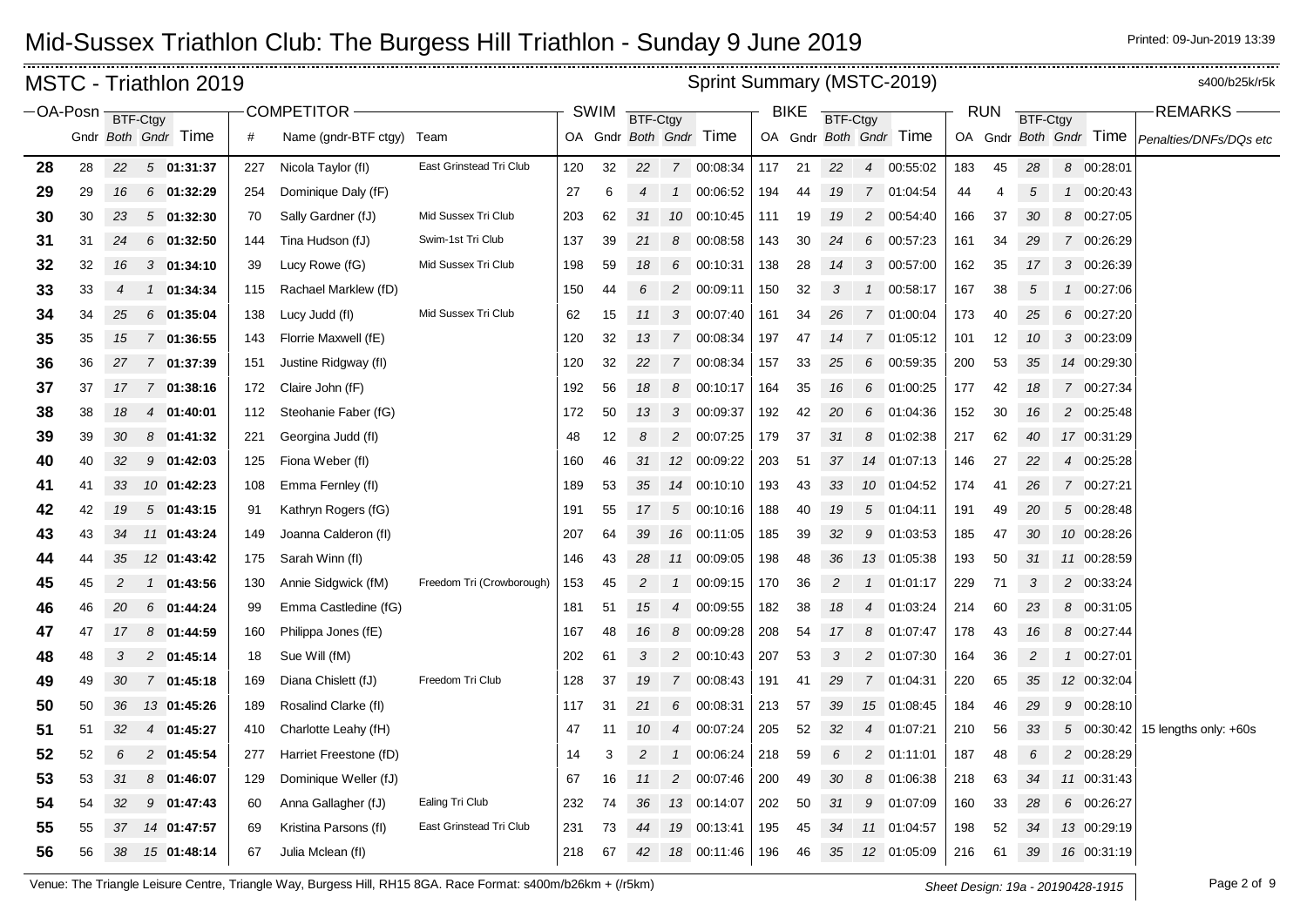| Sprint Summary (MSTC-2019)<br>MSTC - Triathlon 2019<br>-OA-Posn BTF-Ctgy<br><b>COMPETITOR</b><br><b>SWIM</b><br><b>BIKE</b><br><b>RUN</b><br><b>BTF-Ctgy</b><br><b>BTF-Ctgy</b><br><b>BTF-Ctgy</b><br>Gndr Both Gndr Time<br>OA Gndr Both Gndr Time<br>OA Gndr Both Gndr Time<br>OA Gndr Both Gndr Time |         |    |               |              |              |                           |                            |                |    |                |                |             |             | s400/b25k/r5k |                 |                |             |                |                |                |             |                        |
|---------------------------------------------------------------------------------------------------------------------------------------------------------------------------------------------------------------------------------------------------------------------------------------------------------|---------|----|---------------|--------------|--------------|---------------------------|----------------------------|----------------|----|----------------|----------------|-------------|-------------|---------------|-----------------|----------------|-------------|----------------|----------------|----------------|-------------|------------------------|
|                                                                                                                                                                                                                                                                                                         |         |    |               |              |              |                           |                            |                |    |                |                |             |             |               |                 |                |             |                |                |                |             | REMARKS-               |
|                                                                                                                                                                                                                                                                                                         |         |    |               |              | #            | Name (gndr-BTF ctgy) Team |                            |                |    |                |                |             |             |               |                 |                |             |                |                |                |             | Penalties/DNFs/DQs etc |
| 57                                                                                                                                                                                                                                                                                                      | 57      | 10 |               | 1 01:49:26   | 146          | Karen Willett (fL)        |                            | 98             | 24 | 6              | $\overline{1}$ | 00:08:11    | 210         | 55            | 11              |                | 1 01:07:53  | 228            | 70             | 12             | 3 00:33:22  |                        |
| 58                                                                                                                                                                                                                                                                                                      | 58      | 33 |               | 10 01:50:06  | 31           | Debbie Moller (fJ)        | We Run Hassocks            | 230            | 72 | 35             |                | 12 00:12:49 | 222         | 63            | 34              |                | 10 01:12:36 | 139            | 24             | 23             | 4 00:24:41  |                        |
| 59                                                                                                                                                                                                                                                                                                      | 59      | 33 |               | $5$ 01:51:23 | 107          | Katie Ashworth (fH)       |                            | 194            | 57 | 32             | 6              | 00:10:20    | 211         | 56            | 33              |                | 5 01:08:08  | 226            | 69             | 35             | 7 00:32:55  |                        |
| 60                                                                                                                                                                                                                                                                                                      | 60      | 34 |               | $6$ 01:52:45 | 405          | Zoe Smith (fH)            |                            | 190            | 54 | 31             |                | 5 00:10:12  | 217         | 58            | 34              |                | 6 01:10:23  | 222            | 66             | 34             | 6 00:32:10  |                        |
| 61                                                                                                                                                                                                                                                                                                      | 61      | 34 |               | 11 01:52:46  | 139          | Alison Shore (fJ)         |                            | 79             | 17 | 14             |                | 3 00:08:00  | 224         | 65            | 35              |                | 11 01:13:56 | 212            | 58             | 32             | 9 00:30:50  |                        |
| 62                                                                                                                                                                                                                                                                                                      | 62      | 35 |               | 7 01:53:27   | 404          | Victoria Stoney (fH)      |                            | 227            | 71 | 35             |                | 7 00:12:44  | 228         | 69            | 35              |                | 7 01:14:40  | 156            | 31             | 27             | 4 00:26:03  |                        |
| 63                                                                                                                                                                                                                                                                                                      | 63      | 41 |               | 16 01:53:46  | 73           | Ginette Read (fl)         | We Run! Hassocks           | 197            | 58 | 38             |                | 15 00:10:24 | 223         | 64            | 42              |                | 17 01:13:16 | 206            | 54             | 37             | 15 00:30:06 |                        |
| 64                                                                                                                                                                                                                                                                                                      | 64      | 36 |               | 12 01:53:52  | 253          | Merrin Forbes (fJ)        | Mid Sussex Tri Club        | 107            | 27 | 15             | 4              | 00:08:24    | 227         | 68            | 36              |                | 12 01:14:28 | 213            | 59             | 33             | 10 00:31:00 |                        |
| 65                                                                                                                                                                                                                                                                                                      | 65      | 22 |               | 7 01:53:56   | 140          | Lucy Osborn (fG)          |                            | 221            | 68 | 22             | 8              | 00:11:49    | 219         | 60            | 22              |                | 7 01:11:26  | 209            | 55             | 21             | 6 00:30:41  |                        |
| 66                                                                                                                                                                                                                                                                                                      | 66      | 23 |               | 8 01:54:12   | 15           | Jennifer Cannon (fG)      |                            | 204            | 63 | 19             |                | 7 00:10:56  | 221         | 62            | 23              |                | 8 01:12:33  | 211            | 57             | 22             | 7 00:30:43  |                        |
| 67                                                                                                                                                                                                                                                                                                      | 67      | 12 |               | 2 01:55:50   | 2            | Christine Millar (fL)     |                            | 233            | 75 | 12             |                | 3 00:14:08  | 226         | 67            | 12 <sup>2</sup> |                | 2 01:14:27  | 172            | 39             | 5              | 1 00:27:15  |                        |
| 68                                                                                                                                                                                                                                                                                                      | 68      | 42 |               | 17 01:56:07  | $\mathbf{1}$ | Mary Merlo (fl)           |                            | 214            | 66 | 41             |                | 17 00:11:24 | 230         | 71            | 43              |                | 18 01:15:44 | 193            | 50             | 31             | 11 00:28:59 |                        |
| 69                                                                                                                                                                                                                                                                                                      | 69      | 13 |               | $3$ 01:57:46 | 150          | Sue Pople (fL)            |                            | 199            | 60 | 10             |                | 2 00:10:33  | 229         | 70            | 13              |                | 3 01:14:50  | 224            | 68             | 11             | 2 00:32:23  |                        |
| 70                                                                                                                                                                                                                                                                                                      | 70      | 20 |               | 8 02:00:24   | 10           | Lucy Young (fF)           |                            | 224            | 70 | 21             | 9              | 00:12:18    | 225         | 66            | 20              |                | 8 01:14:22  | 231            | 73             | 20             | 8 00:33:44  |                        |
| 71                                                                                                                                                                                                                                                                                                      | 71      | 43 |               | 18 02:02:00  | 432          | Clare Chilton (fl)        |                            | 10             | 2  | $\overline{c}$ | $\mathcal{I}$  | 00:06:12    | 234         | 75            | 44              |                | 19 01:23:59 | 219            | 64             | 41             | 18 00:31:49 |                        |
| 72                                                                                                                                                                                                                                                                                                      | 72      | 21 |               | $9$ 02:02:42 | 178          | Maria Lorente (fF)        |                            | 85             | 18 | 11             |                | 3 00:08:03  | 231         | 72            | 21              |                | 9 01:20:34  | 232            | 74             | 21             | 9 00:34:05  |                        |
| 73                                                                                                                                                                                                                                                                                                      | 73      | 44 |               | 19 02:05:14  | 407          | Victoria Butler (fl)      | Swim-1st Tri Club          | 188            | 52 | 34             |                | 13 00:10:07 | 220         | 61            | 41              |                | 16 01:12:16 | 237            | 77             | 44             | 19 00:42:51 |                        |
| 74                                                                                                                                                                                                                                                                                                      | 74      | 4  |               | 3 02:09:34   | 57           | Ruth Schofield (fM)       |                            | 236            | 77 | $\overline{4}$ | 3              | 00:15:17    | 232         | 73            | 4               | 3              | 01:20:43    | 230            | 72             | $\overline{4}$ | 3 00:33:34  |                        |
| 75                                                                                                                                                                                                                                                                                                      | 75      | 18 |               | $9$ 02:12:32 | 26           | Mair Abram (fE)           |                            | 235            | 76 | 19             |                | 10 00:14:55 | 233         | 74            | 18              | 9              | 01:22:48    | 233            | 75             | 18             | 9 00:34:49  |                        |
| 76                                                                                                                                                                                                                                                                                                      | 76      | 37 |               | 13 02:13:11  | 17           | Mel Campbell (fJ)         |                            | 223            | 69 | 33             |                | 11 00:12:15 | 235         | 76            | 37              |                | 13 01:28:38 | 223            | 67             | 36             | 13 00:32:18 |                        |
| 77                                                                                                                                                                                                                                                                                                      | 77      | 19 |               | 10 02:23:33  | 47           | Emily Bailey (fE)         |                            | 208            | 65 | 17             | 9              | 00:11:09    | 237         | 77            | 19              |                | 10 01:36:22 | 235            | 76             | 19             | 10 00:36:02 |                        |
|                                                                                                                                                                                                                                                                                                         | Gndr: m |    |               |              |              |                           |                            |                |    |                |                |             |             |               |                 |                |             |                |                |                |             |                        |
|                                                                                                                                                                                                                                                                                                         |         | 1  |               | $1$ 01:03:46 | 297          | Mik Onions (mH)           | <b>Brighton Tri Club</b>   | $\overline{1}$ | 1  | $\mathcal{I}$  | $\overline{1}$ | 00:05:36    | $\mathbf 1$ | 1             | $\mathcal{I}$   |                | 1 00:40:34  | 8              | 8              | $\overline{1}$ | 1 00:17:36  |                        |
| 2                                                                                                                                                                                                                                                                                                       | 2       | 2  |               | 2 01:06:36   | 273          | Jon Salisbury (mH)        | Horsham Amphibians Tri Clu | 27             | 22 | 5              | 5              | 00:06:52    | 3           | 3             | 2               |                | 2 00:41:21  | 12             | 12             | $\overline{c}$ | 2 00:18:23  |                        |
| 3                                                                                                                                                                                                                                                                                                       | 3       |    | $\mathcal{I}$ | 01:06:43     | 425          | Charlie Mactear (mB)      |                            | 31             | 25 | $\mathcal{I}$  | $\mathcal{I}$  | 00:06:59    | 4           | 4             | $\mathcal{I}$   | $\overline{1}$ | 00:41:40    | 9              | 9              |                | 1 00:18:04  |                        |
| 4                                                                                                                                                                                                                                                                                                       |         |    |               | 1 01:07:58   | 266          | Stefan Abram (mD)         |                            | 22             | 17 | 3              | $\overline{c}$ | 00:06:39    | 7           |               |                 | $\overline{1}$ | 00:44:04    | 6              | 6              |                | 1 00:17:15  |                        |
| 5                                                                                                                                                                                                                                                                                                       | 5       |    | $\mathcal{I}$ | 01:08:59     | 430          | George Higgs (mJ)         |                            | 15             | 12 | 3              | 3              | 00:06:25    | 2           |               |                 | $\mathcal{I}$  | 00:41:13    | 62             | 57             |                | 7 00:21:21  |                        |
| 6                                                                                                                                                                                                                                                                                                       | 6       | 1  | $\mathcal{I}$ | 01:09:09     | 294          | Russell Bickle (mG)       | Shamir UK Ltd              | 13             | 11 | $\mathcal{I}$  | $\mathcal{I}$  | 00:06:18    | 39          | 38            | $\overline{c}$  |                | 2 00:47:39  | $\overline{2}$ | $\overline{2}$ | $\mathcal{I}$  | 1 00:15:12  |                        |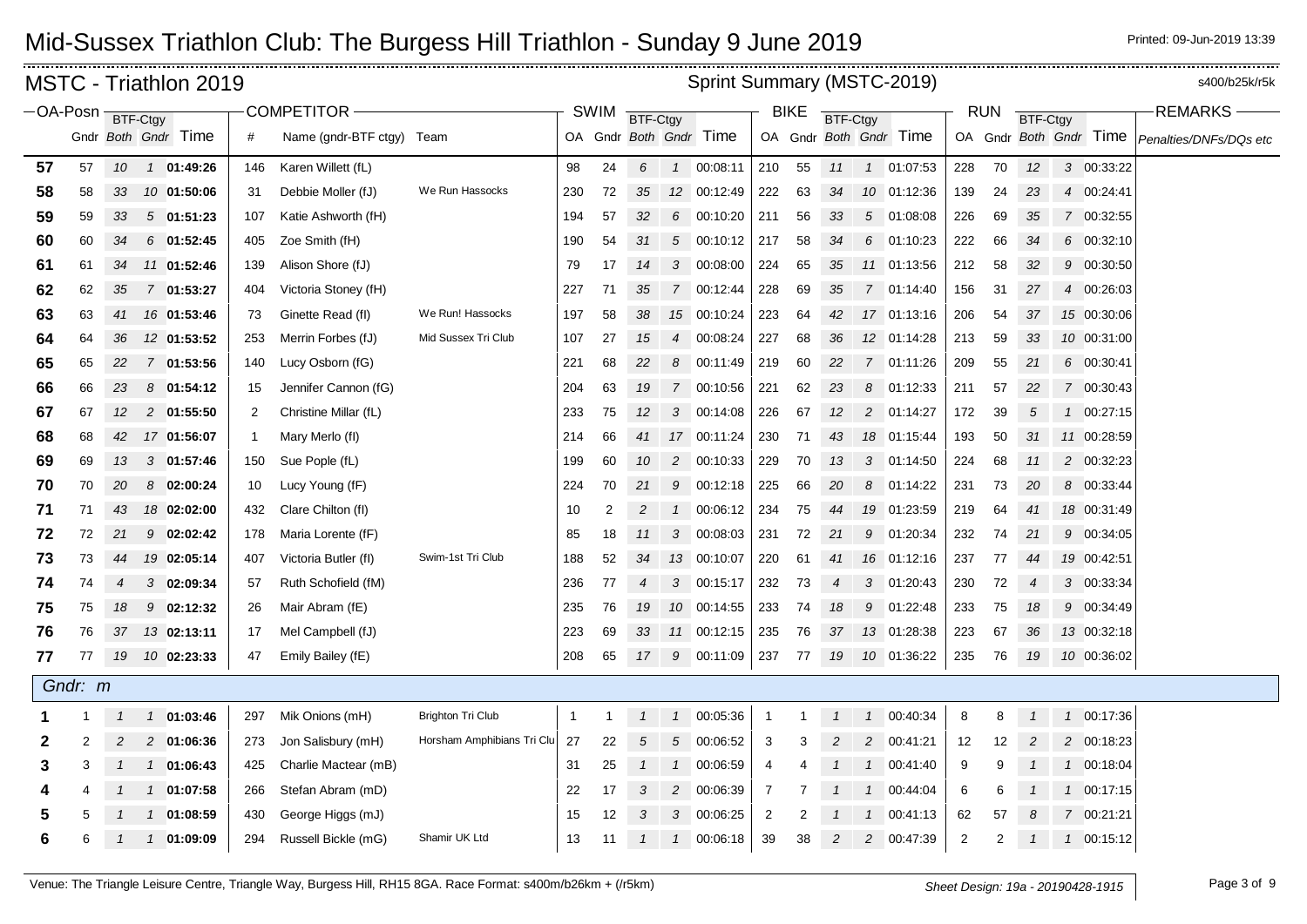|                  |    |                | MSTC - Triathlon 2019     |     |                           |                            |                         |             |                 |                | Sprint Summary (MSTC-2019) |    |             |                |                |                        |                |                |                 |                        | s400/b25k/r5k          |
|------------------|----|----------------|---------------------------|-----|---------------------------|----------------------------|-------------------------|-------------|-----------------|----------------|----------------------------|----|-------------|----------------|----------------|------------------------|----------------|----------------|-----------------|------------------------|------------------------|
| OA-Posn BTF-Ctgy |    |                |                           |     | <b>COMPETITOR</b>         |                            |                         | <b>SWIM</b> | <b>BTF-Ctgy</b> |                |                            |    | <b>BIKE</b> | BTF-Ctgy       |                |                        |                | <b>RUN</b>     | <b>BTF-Ctgy</b> |                        | <b>REMARKS</b>         |
|                  |    |                | Gndr Both Gndr Time       | #   | Name (gndr-BTF ctgy) Team |                            |                         |             |                 |                | OA Gndr Both Gndr Time     |    |             |                |                | OA Gndr Both Gndr Time |                |                |                 | OA Gndr Both Gndr Time | Penalties/DNFs/DQs etc |
| $\overline{7}$   | 7  | $\mathcal{I}$  | 1 01:09:16                | 287 | Peter Watters (mF)        |                            | 4                       | 4           | $\mathcal{I}$   |                | 1 00:05:48                 | 9  | 9           | $\mathcal{I}$  |                | 1 00:44:39             | 13             | 13             | $\overline{c}$  | 2 00:18:49             |                        |
| 8                | 8  |                | 01:09:18<br>$\mathcal{I}$ | 250 | Owen Creese-Smith (m)     |                            | 52                      | 40          | 6               | 3              | 00:07:29                   | 5  | 5           |                | $\mathcal{I}$  | 00:42:27               | 19             | 19             | 3               | 3 00:19:22             |                        |
| 9                | 9  | 2              | 2 01:10:08                | 225 | James Collins (mE)        | <b>Greenwich Tritons</b>   | 70                      | 54          | 7               | $\overline{4}$ | 00:07:55                   | 18 | 18          | 2              | $\overline{c}$ | 00:45:45               | 4              | 4              |                 | 1 00:16:28             |                        |
| 10               | 10 |                | $1$ 01:10:13              | 248 | Andrew Joad (mK)          | Freedom Tri (Crowborough)  | 7                       | 6           |                 | $\mathcal{I}$  | 00:06:02                   | 9  | 9           |                | $\mathcal{I}$  | 00:44:39               | 22             | 22             |                 | 1 00:19:32             |                        |
| 11               | 11 | 3              | 3 01:10:31                | 419 | Dan Annison (mE)          |                            | 33                      | 27          | 5               | $\overline{2}$ | 00:07:02                   | 22 | 22          | 3              | 3              | 00:46:05               | $\overline{7}$ | $\overline{7}$ | $\overline{c}$  | 2 00:17:24             |                        |
| 12               | 12 | 2              | 2 01:10:51                | 290 | Graham Saunders (mJ)      |                            | $\overline{\mathbf{c}}$ | 2           |                 | 1              | 00:05:38                   | 6  | 6           | 2              | 2              | 00:43:03               | 83             | 77             | 14              | 13 00:22:10            |                        |
| 13               | 13 |                | 1 01:10:57                | 231 | Michael Rix (ml)          |                            | 63                      | 48          | 12              | 9              | 00:07:41                   | 25 | 25          | 8              | 8              | 00:46:25               | 5              | 5              | $\overline{2}$  | 2 00:16:51             |                        |
| 14               | 14 | 2              | 2 01:11:07                | 259 | Roger Taylor (ml)         | East Grinstead Tri Club    | 30                      | 24          | 5               |                | 4 00:06:56                 | 16 | 16          | 5              | 5              | 00:45:14               | 15             | 15             | 3               | 3 00:18:57             |                        |
| 15               | 15 | 3              | $3$ 01:11:15              | 427 | Matt Pachent (ml)         |                            | 44                      | 34          | $\mathcal{I}$   | 6              | 00:07:16                   | 11 | -11         | 2              | 2              | 00:44:44               | 18             | 18             | 6               | 6 00:19:15             |                        |
| 16               | 16 | $\overline{4}$ | 4 01:11:59                | 431 | Alexander Kolb (ml)       | Serpentine RC              | 3                       | 3           |                 | $\mathcal{I}$  | 00:05:47                   | 12 | 12          | 3              | 3              | 00:44:54               | 60             | 55             | 9               | 9 00:21:18             |                        |
| 17               | 17 | 2              | 2 01:12:13                | 127 | Matthew Lui (mB)          | Brighton Phoenix Tri Club  | 73                      | 57          | 2               | $\overline{a}$ | 00:07:58                   | 23 | 23          | $\overline{c}$ | $\overline{c}$ | 00:46:06               | 10             | 10             | $\overline{c}$  | 2 00:18:09             |                        |
| 18               | 18 | 3              | $3$ 01:12:31              | 274 | Peter Wark (mJ)           |                            | 11                      | 9           | 2               | $\overline{2}$ | 00:06:14                   | 14 | 14          | 3              | 3              | 00:45:07               | 56             | 51             | 7               | 6 00:21:10             |                        |
| 19               | 19 | 3              | $3$ 01:12:36              | 278 | Dougal Douglass (mH)      |                            | 9                       | 8           | 2               |                | 2 00:06:09                 | 19 | 19          | 3              | 3              | 00:45:51               | 41             | 39             | 11              | 9 00:20:36             |                        |
| 20               | 20 | 5              | 501:12:37                 | 214 | Dean Taylor (ml)          | Freedom Tri Club           | 111                     | 83          | 20              |                | 15 00:08:26                | 15 | 15          |                | 4              | 00:45:11               | 16             | 16             | $\overline{4}$  | 4 00:19:00             |                        |
| 21               | 21 |                | 01:12:52<br>$\mathcal{I}$ | 289 | William Godwin (mC)       |                            | 4                       | 4           |                 | $\mathcal{I}$  | 00:05:48                   | 26 | 26          |                | $\mathcal I$   | 00:46:41               | 35             | 34             | $\mathcal I$    | 1 00:20:23             |                        |
| 22               | 22 | 6              | $6$ 01:12:59              | 429 | David Lashbrook (ml)      |                            | 16                      | 13          | 3               | $\overline{2}$ | 00:06:29                   | 8  | 8           |                | $\mathcal{I}$  | 00:44:37               | 77             | 71             | 13              | 12 00:21:53            |                        |
| 23               | 23 | $\overline{4}$ | 4 01:13:34                | 256 | Steve Wilson (mJ)         | Les Stables                | 36                      | 30          | 6               | 6              | 00:07:04                   | 29 | 29          |                |                | 7 00:46:53             | 23             | 23             | 2               | 2 00:19:37             |                        |
| 23               | 23 | $\overline{7}$ | 7 01:13:34                | 249 | Luc Berthouze (ml)        | Mid Sussex Tri Club        | 32                      | 26          | 6               |                | 5 00:07:01                 | 38 | 37          | 10             |                | 10 00:47:33            | 16             | 16             | $\overline{4}$  | 4 00:19:00             |                        |
| 25               | 25 | 4              | 4 01:13:36                | 275 | Roger Beattie (mH)        | Swim-1st Tri Club          | 18                      | 14          | 3               | 3              | 00:06:30                   | 33 | 32          | 6              |                | 5 00:47:17             | 24             | 24             | 3               | 3 00:19:49             |                        |
| 26               | 26 | 8              | 8 01:13:43                | 251 | Michael Dargue (ml)       | Horsham Tri Club           | 48                      | 37          | 8               | $7^{\circ}$    | 00:07:25                   | 72 | 64          | 13             |                | 13 00:51:53            | $\mathbf{1}$   | -1             |                 | 1 00:14:25             |                        |
| 27               | 27 | 2              | 2 01:14:01                | 163 | Lewis Selby (mG)          |                            | 133                     | 95          | 9               | 9              | 00:08:55                   | 13 | 13          |                |                | 1 00:44:57             | 30             | 30             | $\sqrt{5}$      | 5 00:20:09             |                        |
| 28               | 28 | 9              | 9<br>01:14:30             | 272 | Barry Phillips (ml)       |                            | 22                      | 17          | 4               | 3              | 00:06:39                   | 21 | 21          | 7              | $\overline{7}$ | 00:46:04               | 73             | 67             | 12              | 11 00:21:47            |                        |
| 28               | 28 | 5              | 501:14:30                 | 426 | Andy Peel (mJ)            | East Grinstead Tri Club    | 33                      | 27          | 5               | $\sqrt{5}$     | 00:07:02                   | 23 | 23          | 5              | 5              | 00:46:06               | 63             | 58             | 9               | 8 00:21:22             |                        |
| 30               | 30 | 6              | $6$ 01:15:01              | 269 | Geoff Manns (mJ)          | Brighton Phoenix Tri Club  | 45                      | 35          | 8               | 8              | 00:07:19                   | 36 | 35          | 8              | 8              | 00:47:30               | 33             | 33             | 3               | 3 00:20:12             |                        |
| 31               | 31 | 3              | $3$ 01:15:14              | 265 | Jack Brennan (mG)         | East Grinstead Tri Club    | 37                      | 31          | 2               | $\overline{2}$ | 00:07:06                   | 43 | 42          | 3              | 3              | 00:48:41               | 21             | 21             | $\overline{4}$  | 4 00:19:27             |                        |
| 32               | 32 | 7              | 7 01:15:26                | 281 | Mark Walker (mJ)          |                            | 39                      | 32          | 7               | $7^{\circ}$    | 00:07:09                   | 44 | 43          | 11             |                | 11 00:48:53            | 20             | 20             |                 | 1 00:19:24             |                        |
| 33               | 33 | 10             | 10 01:15:50               | 191 | Marcus Williams (ml)      | Horsham Amphibians Tri Clu | 132                     | 94          | 26              |                | 17 00:08:52                | 20 | 20          | 6              | 6              | 00:45:54               | 52             | 48             | 7               | 7 00:21:04             |                        |
| 34               | 34 | 8              | 8 01:16:44                | 283 | Duncan McLaren (mJ)       |                            | 20                      | 15          |                 | 4              | 00:06:34                   | 42 | 41          | 10             |                | 10 00:48:07            | 82             | 76             | 13              | 12 00:22:03            |                        |
| 35               | 35 | $\overline{c}$ | 2 01:16:45                | 263 | Richard Bedson (mF)       |                            | 50                      | 38          | $\overline{7}$  | 5              | 00:07:26                   | 36 | 35          | 2              | $\overline{c}$ | 00:47:30               | 75             | 69             | 7               | 6 00:21:49             |                        |

Venue: The Triangle Leisure Centre, Triangle Way, Burgess Hill, RH15 8GA. Race Format: s400m/b26km + (/r5km) *Sheet Design: 19a - 20190428-1915* Page 4 of 9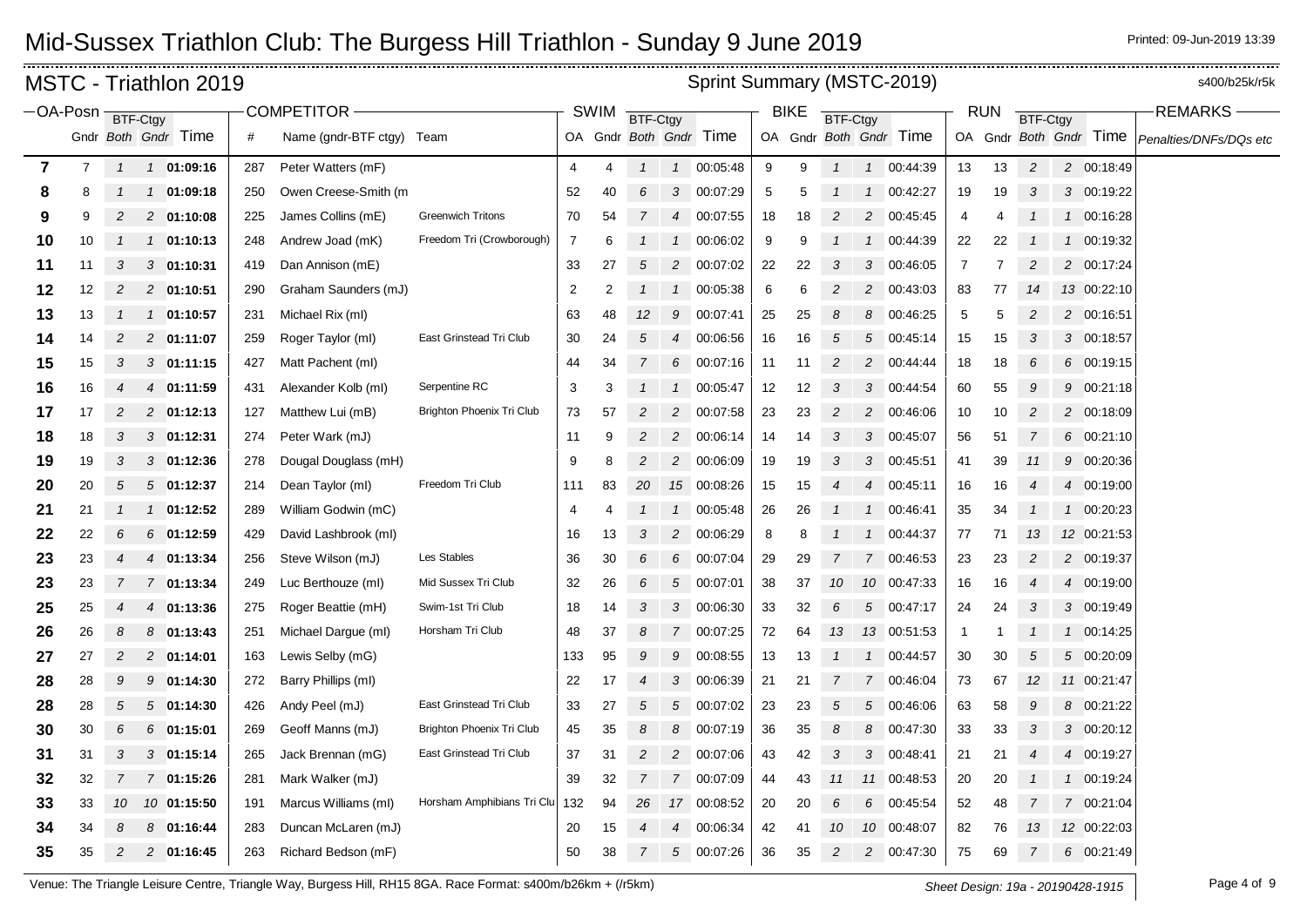|          |          |                  | MSTC - Triathlon 2019      |            |                                      |                                 |            |           |                 |                | Sprint Summary (MSTC-2019) |          |             |                |                |                         |          |            |                 |                        | s400/b25k/r5k          |
|----------|----------|------------------|----------------------------|------------|--------------------------------------|---------------------------------|------------|-----------|-----------------|----------------|----------------------------|----------|-------------|----------------|----------------|-------------------------|----------|------------|-----------------|------------------------|------------------------|
| -OA-Posn |          |                  | BTF-Ctgy                   |            | COMPETITOR -                         |                                 |            | SWIM      | <b>BTF-Ctgy</b> |                |                            |          | <b>BIKE</b> | BTF-Ctgy       |                |                         |          | <b>RUN</b> | <b>BTF-Ctgy</b> |                        | <b>REMARKS</b>         |
|          |          |                  | Gndr Both Gndr Time        | #          | Name (gndr-BTF ctgy) Team            |                                 |            |           |                 |                | OA Gndr Both Gndr Time     |          |             |                |                | OA Gndr Both Gndr Time  |          |            |                 | OA Gndr Both Gndr Time | Penalties/DNFs/DQs etc |
| 36       | 36       | 9                | 9 01:16:56                 | 424        | Roland Harrington (mJ)               | Brighton Phoenix Tri Club       | 50         | 38        | 9               |                | 9 00:07:26                 | 40       | 39          | 9              |                | 9 00:47:44              | 72       | 66         | 10              | 9 00:21:46             |                        |
| 37       | 37       | 11               | 11 01:17:04                | 235        | Mark Andrews (ml)                    | GingerMay                       | 60         | 46        | 10              | 8              | 00:07:36                   | 30       | 30          | 9              | 9              | 00:47:02                | 87       | 80         | 15              | 14 00:22:26            |                        |
| 38       | 38       | $\mathcal I$     | 1 01:17:05                 | 232        | Tom Spensley (mA)                    | Mid Sussex Tri Club             | 25         | 20        |                 | $\mathcal{I}$  | 00:06:42                   | 46       | 45          |                |                | 00:49:21                | 49       | 45         |                 | 1 00:21:02             |                        |
| 39       | 39       | 10               | 10 01:17:06                | 293        | Kevin Hudson (mJ)                    | Swim-1st Tri Club               | 77         | 61        | 13              |                | 11 00:07:59                | 17       | 17          |                | $\overline{4}$ | 00:45:17                | 118      | 101        | 21              | 18 00:23:50            |                        |
| 40       | 40       | 7                | 501:17:07                  | 421        | Thomas Dove (mH)                     |                                 | 104        | 80        | 18              |                | 14 00:08:20                | 35       | 34          | 8              | $\overline{7}$ | 00:47:22                | 65       | 60         | 14              | 12 00:21:25            |                        |
| 41       | 41       | 8                | $6$ 01:17:33               | 187        | Darren Malpas (mH)                   | Horsham Tri Club                | 94         | 73        | 17              |                | 13 00:08:08                | 45       | 44          | 9              | 8              | 00:49:14                | 32       | 32         | $\sqrt{5}$      | 5 00:20:11             |                        |
| 41       | 41       | 11               | 11 01:17:33                | 222        | Mark Kennard (mJ)                    |                                 | 127        | 91        | 18              |                | 12 00:08:42                | 28       | 28          | 6              | 6              | 00:46:50                | 80       | 74         | 11              | 10 00:22:01            |                        |
| 41       | 41       | 3                | $3$ 01:17:33               | 237        | Phil Beaty (mF)                      | Tri-Force (Herts)               | 45         | 35        | 6               | $\overline{4}$ | 00:07:19                   | 109      | 91          | 9              | 6              | 00:54:31                | 3        | 3          | $\mathbf{1}$    | 1 00:15:43             |                        |
| 44       | 44       | 9                | 7 01:17:38                 | 124        | Mark Thomas (mH)                     | Ashford Tri Club                | 145        | 103       | 24              |                | 20 00:09:04                | 27       | 27          | $\overline{4}$ | 4              | 00:46:45                | 75       | 69         | 16              | 14 00:21:49            |                        |
| 45       | 45       | 2                | 2 01:17:59                 | 153        | Terry Puttock (mK)                   | <b>Brighton Multisports</b>     | 153        | 109       | 16              |                | 13 00:09:15                | 31       | 31          |                | 2              | 00:47:04                | 69       | 64         | 6               | 6 00:21:40             |                        |
| 46       | 46       | 10               | $8$ 01:18:15               | 216        | Matthew Pitteway (mH)                | Seaford & Petworth Athletics    | 81         | 64        | 15              |                | 11 00:08:01                | 51       | 49          | 11             | 9              | 00:49:40                | 40       | 38         | 10              | 8 00:20:34             |                        |
| 47       | 47       | 12               | 12 01:18:41                | 196        | Simon Hand (ml)                      | <b>Brighton Tri Race Series</b> | 65         | 50        | 13              |                | 10 00:07:45                | 53       | 51          | 11             |                | 11 00:49:52             | 52       | 48         | 7               | 7 00:21:04             |                        |
| 48       | 48       | 4                | 4 01:18:50                 | 416        | Steve Hart (mG)                      |                                 | 70         | 54        | 5               |                | 5 00:07:55                 | 75       | 67          |                | 8              | 00:52:04                | 14       | 14         | 3               | 3 00:18:51             |                        |
| 49       | 49       | 11               | 9 01:18:53                 | 188        | Justin Carrick (mH)                  |                                 | 144        | 102       | 23              |                | 19 00:09:03                | 34       | 33          | $\overline{7}$ | 6              | 00:47:18                | 91       | 83         | 17              | 15 00:22:32            |                        |
| 50       | 50       | 3                | 301:19:04                  | 276        | Nick Trout (mK)                      | Horsham Tri Club                | 21         | 16        | 2               | $\overline{2}$ | 00:06:36                   | 49       | 47          | $\overline{4}$ | 4              | 00:49:30                | 96       | 86         | 10              | 10 00:22:58            |                        |
| 51       | 51       | 5                | 501:19:10                  | 186        | James Bennett (mG)                   |                                 | 98         | 75        | 8               | 8              | 00:08:11                   | 57       | 55          | 6              | 6              | 00:50:34                | 36       | 35         | 6               | 6 00:20:25             |                        |
| 52       | 52       | 12               | 12 01:19:17                |            | Tim Warren (mJ)                      |                                 | 67         | 52        | 11              |                | 10 00:07:46                | 48       | 46          | 12             |                | 12 00:49:29             | 81       | 75         | 12              | 11 00:22:02            |                        |
| 53       | 53       | 12               | 10 01:20:03                | 212<br>61  | Sam Crofts (mH)                      |                                 | 81         | 64        | 15              |                | 11 00:08:01                | 67       | 61          |                |                | 14 00:51:29             |          | 36         | 8               | 6 00:20:33             |                        |
| 54       | 54       | $\boldsymbol{4}$ | 4 01:20:05                 | 164        | Simon Bradley (mF)                   |                                 | 54         | 42        | 8               | 6              | 00:07:31                   | 81       | 72          | 16             | 3              | 00:52:38                | 38<br>26 | 26         | 3               | 3 00:19:56             |                        |
| 55       | 55       | 2                | 2 01:20:09                 | 284        | Patrick Alvgren (mD)                 |                                 | 8          | 7         |                 |                | 1 00:06:08                 | 102      | 87          |                | $\overline{c}$ | 00:54:00                | 28       | 28         | 3               | 3 00:20:01             |                        |
| 56       | 56       | 14               | 11 01:20:24                | 201        | Steve Dampney Jay (m                 |                                 | 65         | 50        | 12              | 8              | 00:07:45                   | 87       | 76          | 18             |                | 15 00:52:49             | 25       | 25         | $\overline{4}$  | 4 00:19:50             |                        |
| 57       | 57       | 6                | $6$ 01:20:26               | 402        | Daniel Nichols (mG)                  |                                 | 97         | 74        | $\overline{7}$  |                | 7 00:08:09                 | 63       | 59          | 8              |                | 7 00:51:18              | 47       | 43         | 8               | 8 00:20:59             |                        |
| 58       | 58       | 15               | 12 01:20:29                | 54         | Will Machin (mH)                     |                                 | 73         | 57        | 14              |                | 10 00:07:58                | 59       | 56          | 12             |                | 10 00:50:44             | 73       | 67         | 15              | 13 00:21:47            |                        |
|          | 59       |                  | 13 01:20:39                | 55         | John Tarrant (mJ)                    |                                 | 186        | 135       | 29              |                | 20 00:10:06                | 50       | 48          | 13             |                | 13 00:49:32             | 48       | 44         | 5               | 4 00:21:01             |                        |
| 59       |          | 13               |                            |            |                                      | Swim-1st Tri Club               |            |           | 26              |                | 23 00:11:35                |          |             | 3              | 3              |                         |          | 52         |                 | 4 00:21:13             |                        |
| 60       | 60       | 4<br>5           | 01:20:42<br>$\overline{4}$ | 80         | Gary Thayre (mK)                     |                                 | 216        | 150       | 3               | 3              |                            | 41       | 40          |                | 5              | 00:47:54                | 57       |            | $\overline{4}$  | 4 00:20:03             |                        |
| 61       | 61       |                  | 501:21:02                  | 270        | Ben Hunter (mF)                      |                                 | 24         | 19<br>130 |                 |                | 00:06:41<br>18 00:09:54    | 105      | 89          |                |                | 00:54:18<br>14 00:50:11 | 29       | 29         |                 | 5 00:21:03             |                        |
| 62       | 62<br>63 | 15<br>7          | 14 01:21:08<br>7 01:21:21  | 103        | Nick Howie (mJ)<br>Antony Cromb (mG) |                                 | 180<br>182 | 131       | 27<br>16        |                | 12 00:09:57                | 55<br>54 | 53<br>52    | 14<br>5        | 5              | 00:50:08                | 51<br>59 | 47<br>54   | 6<br>9          | 9 00:21:16             |                        |
| 63       | 64       | 16               | 13 01:22:03                | 411<br>109 |                                      |                                 | 169        | 121       | 28              |                | 24 00:09:30                | 63       | 59          | 15             |                | 13 00:51:18             | 58       | 53         | 13              | 11 00:21:15            |                        |
| 64       |          |                  |                            |            | Rob Derrick (mH)                     |                                 |            |           |                 |                |                            |          |             |                |                |                         |          |            |                 |                        |                        |

Venue: The Triangle Leisure Centre, Triangle Way, Burgess Hill, RH15 8GA. Race Format: s400m/b26km + (/r5km) *Sheet Design: 19a - 20190428-1915* Page 5 of 9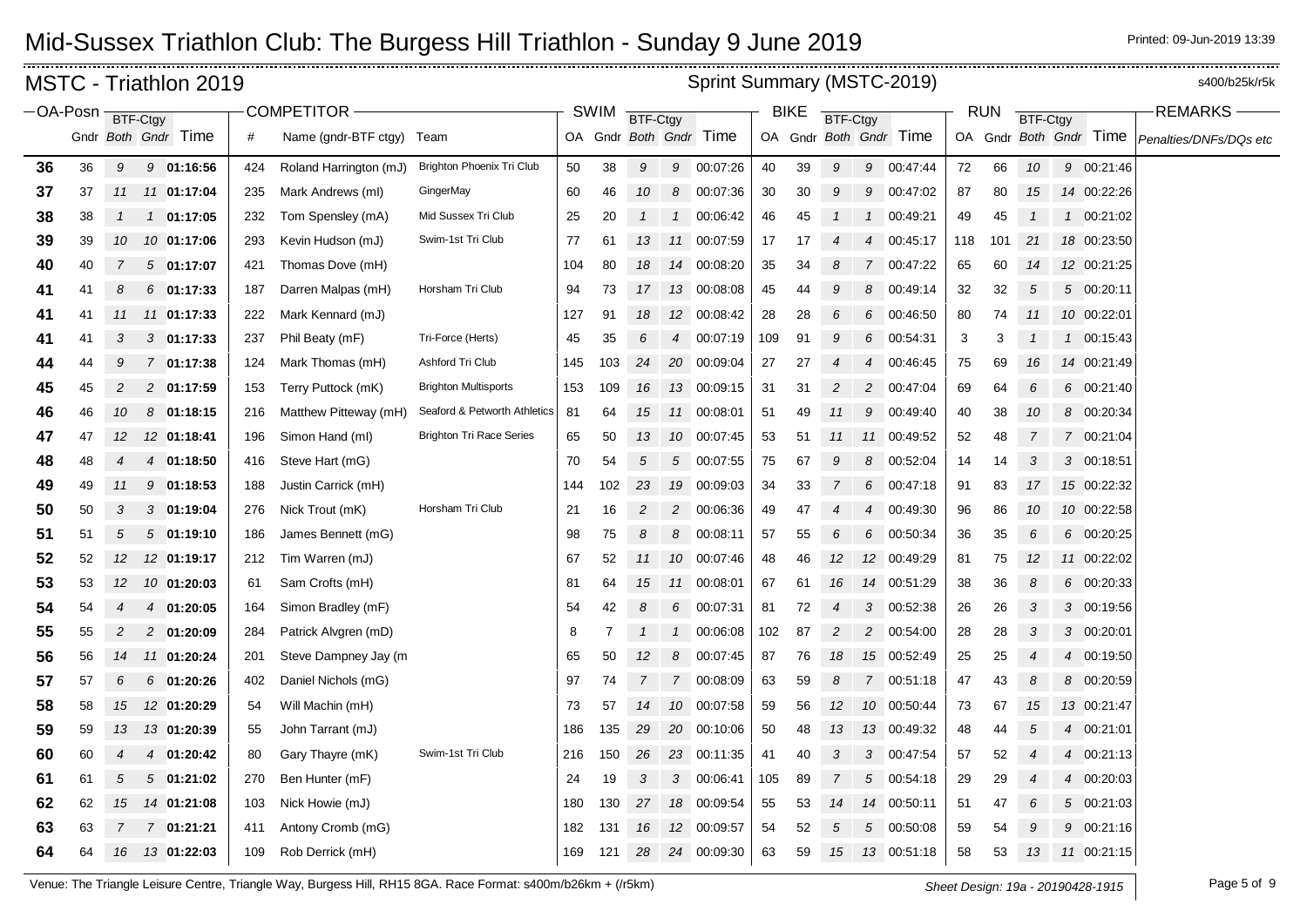|                   |    |                | MSTC - Triathlon 2019 |     |                           |                           |     |             |                |                | Sprint Summary (MSTC-2019) |     |             |                 |                 |                        |     |            |                |                        | s400/b25k/r5k          |
|-------------------|----|----------------|-----------------------|-----|---------------------------|---------------------------|-----|-------------|----------------|----------------|----------------------------|-----|-------------|-----------------|-----------------|------------------------|-----|------------|----------------|------------------------|------------------------|
| -OA-Posn BTF-Ctgy |    |                |                       |     | <b>COMPETITOR</b>         |                           |     | <b>SWIM</b> | BTF-Ctgy       |                |                            |     | <b>BIKE</b> | <b>BTF-Ctgy</b> |                 |                        |     | <b>RUN</b> | BTF-Ctgy       |                        | <b>REMARKS</b>         |
|                   |    |                | Gndr Both Gndr Time   | #   | Name (gndr-BTF ctgy) Team |                           |     |             |                |                | OA Gndr Both Gndr Time     |     |             |                 |                 | OA Gndr Both Gndr Time |     |            |                | OA Gndr Both Gndr Time | Penalties/DNFs/DQs etc |
| 65                | 65 |                | 17  14  01:22:12      | 28  | Rupert Pratt (mH)         |                           | 69  | 53          | 13             |                | 9 00:07:54                 | 62  | 58          | 14              |                 | 12 00:51:01            | 104 | 91         | 20             | 17 00:23:17            |                        |
| 66                | 66 | 5              | $5\quad 01:22:38$     | 228 | Dean Sanders (mK)         |                           | 111 | 83          | $\overline{7}$ | $\sqrt{5}$     | 00:08:26                   | 103 | 88          | 13              |                 | 11 00:54:03            | 30  | 30         | $\overline{c}$ | 2 00:20:09             |                        |
| 67                | 67 | 18             | 15 01:22:48           | 260 | Will Gemmel (mH)          | Freedom Tri Club          | 56  | 43          | 11             |                | 7 00:07:32                 | 61  | 57          | 13              | 11              | 00:50:56               | 130 | 109        | 24             | 21 00:24:20            |                        |
| 68                | 68 | 2              | 2 01:23:03            | 220 | Ewan Kemsley (mA)         |                           | 52  | 40          | $\overline{c}$ |                | 2 00:07:29                 | 56  | 54          | 2               | 2               | 00:50:15               | 145 | 119        | $\overline{c}$ | 2 00:25:19             |                        |
| 69                | 69 | $\overline{7}$ | $6$ 01:23:06          | 198 | Gary Abram (mK)           |                           | 133 | 95          | 13             |                | 10 00:08:55                | 83  | 73          | 9               |                 | 7 00:52:42             | 68  | 63         | $\sqrt{5}$     | 5 00:21:29             |                        |
| 70                | 70 | 13             | 13 01:23:16           | 166 | Paul Hudson (ml)          |                           | 77  | 61          | 14             |                | 11 00:07:59                | 92  | 80          | 16              |                 | 15 00:53:20            | 78  | 72         | 14             | 13 00:21:57            |                        |
| 71                | 71 | 8              | $8$ 01:23:32          | 78  | Thomas Wylie (mG)         |                           | 178 | 128         | 14             |                | 11 00:09:47                | 52  | 50          |                 | $\overline{4}$  | 00:49:46               | 120 | 103        | 14             | 13 00:23:59            |                        |
| 72                | 72 | 9              | 7 01:23:33            | 97  | Andrew Brooks (mK)        | Brighton Phoenix Tri Club | 201 | 141         | 23             |                | 20 00:10:42                | 74  | 66          |                 | 5               | 00:52:02               | 45  | 41         | 3              | 3 00:20:49             |                        |
| 73                | 73 | 19             | 16 01:23:36           | 268 | Sam Jermy (mH)            |                           | 26  | 21          | 4              | $\overline{4}$ | 00:06:51                   | 125 | 102         | 22              | 19              | 00:55:43               | 49  | 45         | 12             | 10 00:21:02            |                        |
| 73                | 73 | 9              | $9$ 01:23:36          | 240 | Ivo Sharp (mG)            |                           | 41  | 33          | 3              | 3              | 00:07:13                   | 115 | 95          | 12              | 10              | 00:54:59               | 64  | 59         | 11             | 11 00:21:24            |                        |
| 75                | 75 | 10             | 10 01:23:37           | 229 | Chris Dawes (mG)          |                           | 58  | 44          | 4              |                | 4 00:07:33                 | 84  | 74          | 10              | 9               | 00:52:46               | 105 | 92         | 13             | 12 00:23:18            |                        |
| 76                | 76 | 15             | 14 01:23:53           | 158 | Matthew Wright (ml)       |                           | 79  | 63          | 15             |                | 12 00:08:00                | 71  | 63          | 12              | 12 <sup>2</sup> | 00:51:49               | 124 | 106        | 18             | 17 00:24:04            |                        |
| 77                | 77 | 16             | 15 01:24:05           | 148 | Mark Nicholls (ml)        | Sussex Nomads CC          | 146 | 104         | 28             |                | 18 00:09:05                | 73  | 65          | 14              |                 | 14 00:51:59            | 100 | 89         | 16             | 15 00:23:01            |                        |
| 78                | 78 | 16             | 15 01:24:35           | 167 | Paul Mittonette (mJ)      |                           | 139 | 100         | 22             |                | 14 00:08:59                | 77  | 69          | 15              |                 | 15 00:52:18            | 105 | 92         | 18             | 15 00:23:18            |                        |
| 79                | 79 | 7              | $6$ 01:24:40          | 219 | Rory Heffernan (mF)       |                           | 12  | 10          | $\overline{c}$ | $\overline{c}$ | 00:06:17                   | 84  | 74          | 5               | $\overline{4}$  | 00:52:46               | 147 | 120        | 16             | 10 00:25:37            |                        |
| 80                | 80 | $\overline{7}$ | 4 01:24:49            | 206 | Tristan Noon (mE)         |                           | 100 | 76          | 10             | 6              | 00:08:17                   | 78  | 70          |                 | 5               | 00:52:23               | 127 | 108        | 12             | 8 00:24:09             |                        |
| 81                | 81 |                | 1 01:25:00            | 217 | Simon Button (mL)         |                           | 72  | 56          | $\mathbf{1}$   |                | 1 00:07:57                 | 89  | 77          | 2               | 2               | 00:52:59               | 124 | 106        | $\mathcal I$   | 1 00:24:04             |                        |
| 82                | 82 | 20             | 17 01:25:23           | 95  | Damian Jones (mH)         |                           | 176 | 126         | 30             |                | 26 00:09:43                | 90  | 78          | 19              |                 | 16 00:53:03            | 93  | 85         | 18             | 16 00:22:37            |                        |
| 82                | 82 | 10             | $8$ 01:25:23          | 27  | Roy Barraclough (mK)      |                           | 83  | 66          | 5              | $\overline{4}$ | 00:08:02                   | 108 | 90          | 14              |                 | 12 00:54:22            | 97  | 87         | 11             | 11 00:22:59            |                        |
| 84                | 84 | 2              | 2 01:25:31            | 204 | Anthony Pearce (mL)       | Tuff Fitty Tri Club       | 88  | 69          | 3              | 3              | 00:08:05                   | 76  | 68          |                 | $\overline{1}$  | 00:52:16               | 144 | 118        | 3              | 3 00:25:10             |                        |
| 85                | 85 | 17             | 16 01:25:32           | 120 | lan Greenaway (ml)        |                           | 196 | 139         | 37             |                | 23 00:10:22                | 97  | 83          | 18              |                 | 16 00:53:43            | 66  | 61         | 10             | 10 00:21:27            |                        |
| 86                | 86 | 11             | 9 01:25:48            | 157 | Stuart Anderson (mK)      |                           | 117 | 87          | 10             | 8              | 00:08:31                   | 79  | 71          | 8               | 6               | 00:52:28               | 140 | 116        | 18             | 15 00:24:49            |                        |
| 87                | 87 | 12             | 10 01:25:53           | 233 | David Tibbals (mK)        | Swim-1st Tri Club         | 115 | 86          | 9              |                | 7 00:08:29                 | 118 | 97          | 15              | 13              | 00:55:08               | 85  | 79         | 7              | 7 00:22:16             |                        |
| 88                | 88 | 13             | 11 01:25:55           | 156 | Simon Pettett (mK)        |                           | 140 | 101         | 14             |                | 11 00:09:00                | 96  | 82          | 11              | 9               | 00:53:39               | 103 | 90         | 12             | 12 00:23:16            |                        |
| 89                | 89 | 14             | 12 01:25:59           | 100 | Nicholas Bowdery (mK)     |                           | 184 | 133         | 22             |                | 19 00:10:00                | 94  | 81          | 10              | 8               | 00:53:30               | 88  | 81         | 8              | 8 00:22:29             |                        |
| 89                | 89 | 9              | 7 01:25:59            | 71  | Nick Siantonas (mF)       |                           | 73  | 57          | 10             | 8              | 00:07:58                   | 137 | 110         | 12              | 8               | 00:56:57               | 52  | 48         | 6              | 5 00:21:04             |                        |
| 91                | 91 | 15             | 13 01:26:04           | 261 | Colin Urben (mK)          |                           | 61  | 47          | 4              |                | 3 00:07:38                 | 99  | 84          | 12              |                 | 10 00:53:47            | 136 | 114        | 17             | 14 00:24:39            |                        |
| 92                | 92 | 21             | 18 01:26:26           | 242 | Kevin Mould (mH)          |                           | 124 | 89          | 19             |                | 15 00:08:37                | 100 | 85          | 20              | 17              | 00:53:48               | 121 | 104        | 23             | 20 00:24:01            |                        |
| 93                | 93 | 8              | $5\quad 01:26:39$     | 75  | James Tippey (mE)         |                           | 73  | 57          | 8              |                | 5 00:07:58                 | 141 | 112         | 12              | 6               | 00:57:13               | 67  | 62         | 6              | 5 00:21:28             |                        |

Venue: The Triangle Leisure Centre, Triangle Way, Burgess Hill, RH15 8GA. Race Format: s400m/b26km + (/r5km) *Sheet Design: 19a - 20190428-1915* Page 6 of 9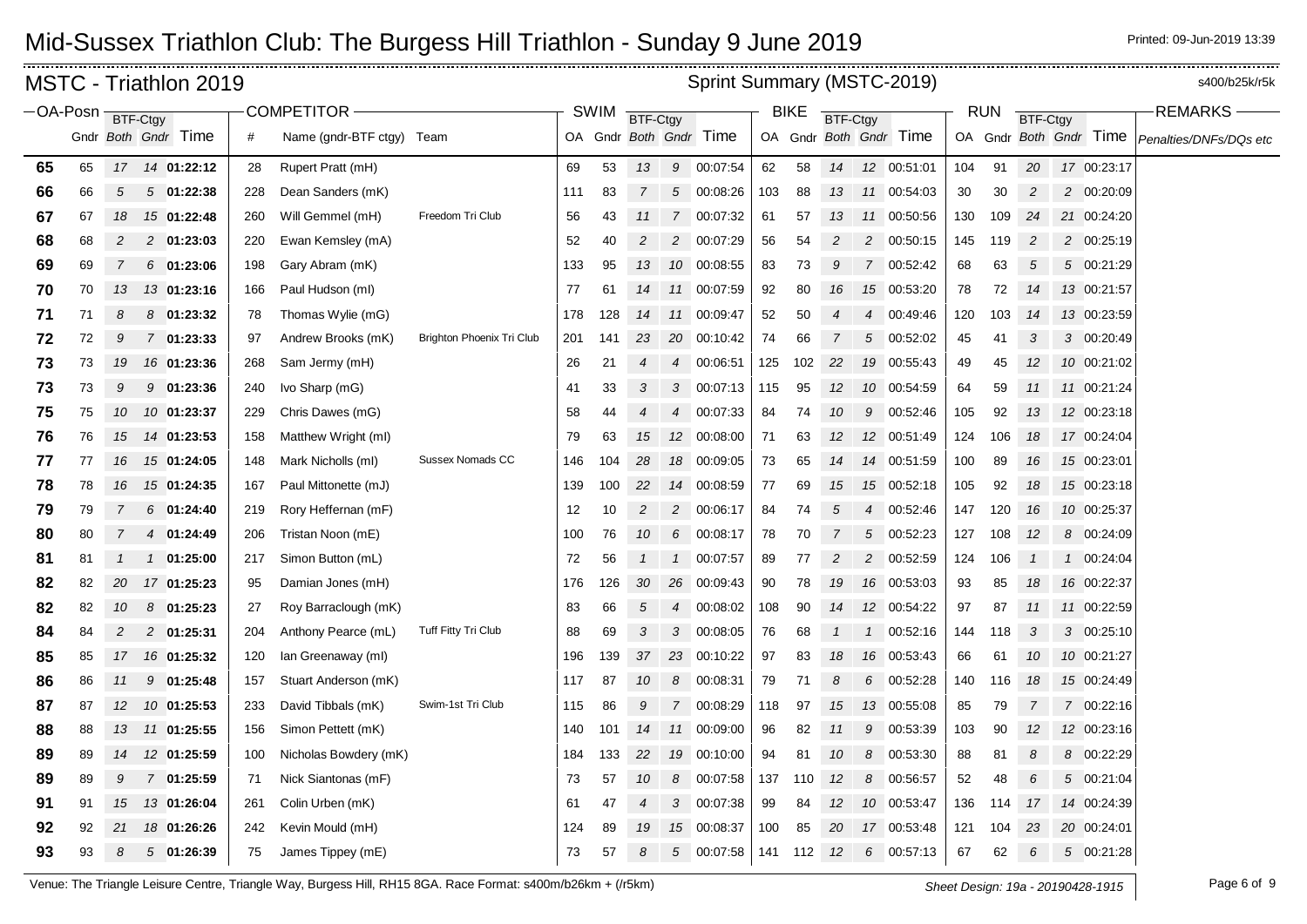|                       |     |               |          | MSTC - Triathlon 2019 |     |                           |                              |     |             |                 |                | Sprint Summary (MSTC-2019) |     |             |                 |                |                        |     |            |                 |                        | s400/b25k/r5k          |
|-----------------------|-----|---------------|----------|-----------------------|-----|---------------------------|------------------------------|-----|-------------|-----------------|----------------|----------------------------|-----|-------------|-----------------|----------------|------------------------|-----|------------|-----------------|------------------------|------------------------|
| −OA-Posn <sub>i</sub> |     |               | BTF-Ctgy |                       |     | <b>COMPETITOR</b>         |                              |     | <b>SWIM</b> | <b>BTF-Ctgy</b> |                |                            |     | <b>BIKE</b> | <b>BTF-Ctgy</b> |                |                        |     | <b>RUN</b> | <b>BTF-Ctgy</b> |                        | <b>REMARKS</b>         |
|                       |     |               |          | Gndr Both Gndr Time   | #   | Name (gndr-BTF ctgy) Team |                              |     |             |                 |                | OA Gndr Both Gndr Time     |     |             |                 |                | OA Gndr Both Gndr Time |     |            |                 | OA Gndr Both Gndr Time | Penalties/DNFs/DQs etc |
| 94                    | 94  | $\mathcal{I}$ |          | $1 \quad 01:26:43$    | 181 | Robert France (mM)        | North Devon Tri Club         | 103 | 79          |                 |                | 1  1  00:08:19             | 101 | 86          | $\mathbf{1}$    |                | 1 00:53:50             | 135 | 113        | $\mathcal I$    | 1 00:24:34             |                        |
| 95                    | 95  | 12            |          | 11 01:26:50           | 422 | Calum Ferguson (mG)       |                              | 86  | 68          | 6               | 6              | 00:08:04                   | 148 | 117         | 16              |                | 13 00:58:08            | 42  | 40         | 7               | 7 00:20:38             |                        |
| 96                    | 96  | 16            |          | 14 01:27:02           | 121 | Tim Canham (mK)           | Horsham Joggers              | 153 | 109         | 16              |                | 13 00:09:15                | 119 | 98          | 16              | 14             | 00:55:17               | 90  | 82         | 9               | 9 00:22:30             |                        |
| 97                    | 97  | 10            |          | $6$ 01:27:12          | 238 | Reece Morgan (mE)         | Seaford & Petworth Athletics | 29  | 23          | 4               |                | 1 00:06:54                 | 69  | 62          | 5               | 4              | 00:51:33               | 189 | 141        | 17              | 9 00:28:45             |                        |
| 98                    | 98  | $\mathcal I$  |          | $1 \quad 01:27:14$    | 134 | Simon Read (m?)           |                              | 64  | 49          | $\mathcal{I}$   | $\mathcal{I}$  | 00:07:44                   | 122 | 100         | $\mathcal{I}$   | $\mathcal{I}$  | 00:55:39               | 119 | 102        | $\mathcal I$    | 1 00:23:51             |                        |
| 99                    | 99  | 22            |          | 19 01:27:21           | 255 | Stewart Gasson (mH)       |                              | 137 | 99          | 22              |                | 18 00:08:58                | 145 | 115         | 25              |                | 22 00:57:50            | 38  | 36         | 8               | 6 00:20:33             |                        |
| 100                   | 100 | 19            |          | 16 01:27:27           | 101 | Peter Clarke (mJ)         | SP Tri Club                  | 160 | 115         | 24              |                | 15 00:09:22                | 91  | 79          | 17              |                | 16 00:53:04            | 143 | 117        | 24              | 20 00:25:01            |                        |
| 101                   | 101 | 20            |          | 17 01:27:38           | 131 | Vaughan Williamson (m     | Ealing Tri Club              | 128 | 92          | 19              |                | 13 00:08:43                | 110 | 92          | 18              |                | 17 00:54:33            | 132 | 110        | -22             | 19 00:24:22            |                        |
| 102                   | 102 | 23            |          | 20 01:27:41           | 224 | Andrew Jutton (mH)        |                              | 33  | 27          | 6               | 6              | 00:07:02                   | 111 | 93          | 21              |                | 18 00:54:40            | 155 | 125        | 26              | 23 00:25:59            |                        |
| 103                   | 103 | 13            |          | 12 01:27:46           | 403 | Daniel Frisby (mG)        |                              | 225 | 155         | 23              |                | 15 00:12:40                | 135 | 108         | 13              |                | 11 00:56:47            | 11  | 11         | $\overline{c}$  | 2 00:18:19             |                        |
| 104                   | 104 | 11            |          | 8 01:28:04            | 93  | Andrew Davies (mF)        |                              | 177 | 127         | 17              |                | 10 00:09:44                | 127 | 103         | 11              |                | 7 00:55:47             | 92  | 84         | 9               | 8 00:22:33             |                        |
| 105                   | 105 | 20            |          | 17 01:28:07           | 111 | Steve Harris (ml)         |                              | 130 | 93          | 24              |                | 16 00:08:44                | 116 | 96          | 21              |                | 18 00:55:01            | 132 | 110        | 21              | 18 00:24:22            |                        |
| 106                   | 106 | 17            |          | 15 01:28:26           | 200 | lan Moore (mK)            | Tuff Fitty Tri Club          | 113 | 85          | 8               | 6              | 00:08:28                   | 132 | 105         | 20              |                | 17 00:56:18            | 114 | 98         | 14              | 13 00:23:40            |                        |
| 107                   | 107 | 3             |          | $3$ 01:30:53          | 234 | Benny Coxhill (mL)        | <b>Burgess Hill Runners</b>  | 88  | 69          | 3               |                | 3 00:08:05                 | 149 | 118         | 4               | $\overline{4}$ | 00:58:15               | 134 | 112        | $\overline{c}$  | 2 00:24:33             |                        |
| 108                   | 108 | 14            | 9        | 01:31:06              | 133 | Jake George (mF)          |                              | 107 | 81          | 13              | 9              | 00:08:24                   | 154 | 122         | 15              | 10             | 00:58:41               | 121 | 104        | 12              | 9 00:24:01             |                        |
| 109                   | 109 | 22            |          | 18 01:31:32           | 136 | Robert Johnson (mJ)       |                              | 167 | 120         | 25              |                | 16 00:09:28                | 123 | 101         | 21              |                | 18 00:55:40            | 159 | 127        | 27              | 22 00:26:24            |                        |
| 110                   | 110 | 24            |          | 21 01:32:09           | 119 | Scott Hawkes (mH)         |                              | 222 | 154         | 34              |                | 28 00:11:50                | 133 | 106         | 23              |                | 20 00:56:33            | 115 | 99         | 22              | 19 00:23:46            |                        |
| 111                   | 111 | 3             |          | $3$ 01:32:18          | 9   | Quanah Clark (mD)         |                              | 109 | 82          | 5               | $\overline{4}$ | 00:08:25                   | 165 | 130         | 4               | 3              | 01:00:31               | 107 | 94         | 4               | 4 00:23:22             |                        |
| 112                   | 112 | 23            |          | 18 01:32:22           | 226 | Kitt Carver (ml)          | <b>Silverdale Athletics</b>  | 100 | 76          | 18              |                | 13 00:08:17                | 162 | 128         | 27              |                | 20 01:00:16            | 117 | 100        | 17              | 16 00:23:49            |                        |
| 113                   | 113 | 15            |          | 10 01:32:23           | 40  | Gary Pope (mF)            |                              | 218 | 152         | 20              |                | 12 00:11:46                | 153 | 121         | 14              | 9              | 00:58:37               | 79  | 73         | 8               | 7 00:22:00             |                        |
| 114                   | 114 | 15            |          | 13 01:32:29           | 128 | Alastair Nicholls (mG)    |                              | 170 | 122         | 11              |                | 10 00:09:32                | 142 | 113         | 15              |                | 12 00:57:17            | 148 | 121        | 15              | 14 00:25:40            |                        |
| 115                   | 115 | 25            |          | 19 01:32:54           | 59  | Joseph Carl Moller (mJ)   |                              | 185 | 134         | 28              |                | 19 00:10:04                | 156 | 124         | 27              |                | 21 00:59:23            | 109 | 95         | 19              | 16 00:23:27            |                        |
| 116                   | 116 | 4             |          | 4 01:33:02            | 92  | Malcolm Clarke (mL)       | Freedom Tri (Crowborough)    | 150 | 107         | 8               |                | 7 00:09:11                 | 134 | 107         | 3               | 3              | 00:56:38               | 170 | 132        | $\overline{4}$  | 4 00:27:13             |                        |
| 117                   | 117 | 25            |          | 22 01:33:13           | 132 | Nathan MacWhinnie (m      |                              | 158 | 113         | 27              |                | 23 00:09:19                | 162 | 128         |                 |                | 27 24 01:00:16         | 112 | 97         | 21              | 18 00:23:38            |                        |
| 118                   | 118 | 19            |          | 16 01:33:39           | 68  | Sean Kelly (mK)           |                              | 209 | 144         | 24              |                | 21 00:11:12                | 120 | 99          | 17              |                | 15 00:55:23            | 165 | 129        | 21              | 18 00:27:04            |                        |
| 119                   | 119 | 26            |          | 20 01:34:00           | 165 | Robert Drummond (mJ)      |                              | 175 | 125         | 26              |                | 17 00:09:40                | 151 | 119         | 25              |                | 19 00:58:23            | 154 | 124        | 25              | 21 00:25:57            |                        |
| 120                   | 120 | 24            |          | 19 01:34:08           | 98  | Rob Bannon (ml)           |                              | 193 | 137         | 36              |                | 22 00:10:19                | 113 | 94          | 20              |                | 17 00:54:41            | 195 | 144        | 33              | 21 00:29:08            |                        |
| 121                   | 121 | 13            |          | 7 01:34:22            | 11  | Lee Gray (mE)             |                              | 226 | 156         | 18              | 9              | 00:12:42                   | 159 | 126         | 13              | $\overline{7}$ | 00:59:56               | 71  | 65         | 7               | 6 00:21:44             |                        |
| 122                   | 122 | 5             |          | 501:34:28             | 195 | Alan Pople (mL)           |                              | 93  | 72          | 5               | 5              | 00:08:07                   | 152 | 120         | 5               | 5              | 00:58:27               | 182 | 138        | 6               | 5 00:27:54             |                        |

Venue: The Triangle Leisure Centre, Triangle Way, Burgess Hill, RH15 8GA. Race Format: s400m/b26km + (/r5km) *Sheet Design: 19a - 20190428-1915* Page 7 of 9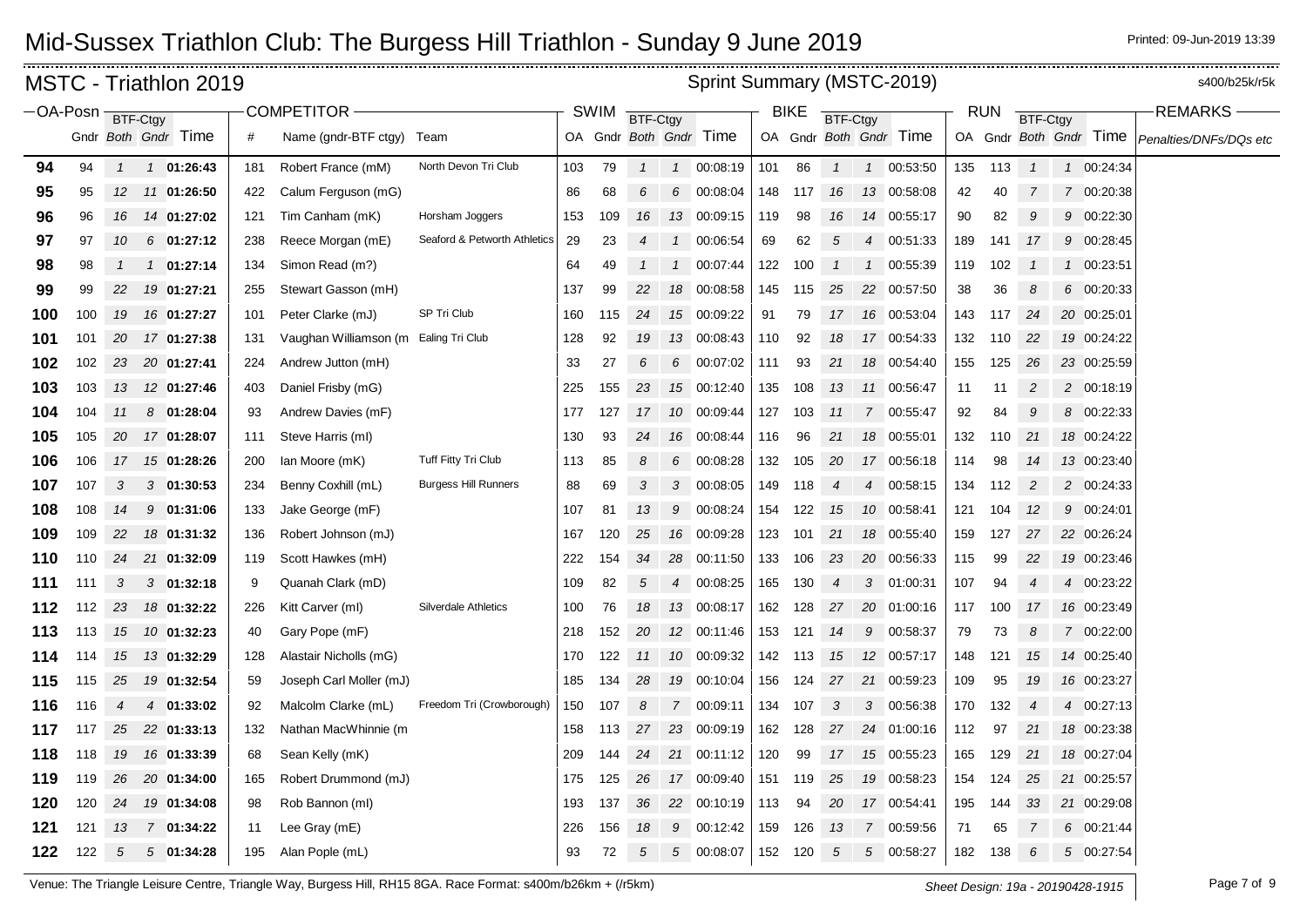|                     |     |               | MSTC - Triathlon 2019 |     |                           |                             |     |      |                |               | Sprint Summary (MSTC-2019) |     |             |                 |   |                        |     |            |                |                        | s400/b25k/r5k          |
|---------------------|-----|---------------|-----------------------|-----|---------------------------|-----------------------------|-----|------|----------------|---------------|----------------------------|-----|-------------|-----------------|---|------------------------|-----|------------|----------------|------------------------|------------------------|
| $-OA-Posn$ BTF-Ctgy |     |               |                       |     | COMPETITOR-               |                             |     | SWIM | BTF-Ctgy       |               |                            |     | <b>BIKE</b> | <b>BTF-Ctgy</b> |   |                        |     | <b>RUN</b> | BTF-Ctgy       |                        | <b>REMARKS</b>         |
|                     |     |               | Gndr Both Gndr Time   | #   | Name (gndr-BTF ctgy) Team |                             |     |      |                |               | OA Gndr Both Gndr Time     |     |             |                 |   | OA Gndr Both Gndr Time |     |            |                | OA Gndr Both Gndr Time | Penalties/DNFs/DQs etc |
| 123                 | 123 |               | 17  14  01:34:31      | 102 | Ryan Fraser (mG)          |                             | 206 | 143  | 20             |               | 13 00:11:03                | 176 | 140         |                 |   | 17  14  01:02:08       | 61  | 56         | 10             | 10 00:21:20            |                        |
| 124                 | 124 |               | 20 17 01:34:50        | 409 | Matt Rose (mK)            |                             | 162 | 116  | 19             |               | 16 00:09:23                | 127 | 103         | 18              |   | 16 00:55:47            | 201 | 148        | 25             | 22 00:29:40            |                        |
| 125                 | 125 | 21            | 18 01:35:18           | 122 | Graham Trill (mK)         |                             | 149 | 106  | 15             |               | 12 00:09:07                | 160 | 127         | 23              |   | 20 00:59:58            | 157 | 126        | 19             | 16 00:26:13            |                        |
| 126                 | 126 | 22            | 19 01:35:39           | 56  | Mark Ilsley (mK)          |                             | 217 | 151  | 27             |               | 24 00:11:37                | 136 | 109         | 21              |   | 18 00:56:48            | 171 | 133        | 22             | 19 00:27:14            |                        |
| 127                 | 127 | 5             | 4 01:35:53            | 114 | Andrew Mittonette (mD)    |                             | 88  | 69   |                | 3             | 00:08:05                   | 209 | 155         | 5               | 4 | 01:07:50               | 27  | 27         | 2              | 2 00:19:58             |                        |
| 128                 | 128 | 26            | 23 01:36:30           | 117 | Paul Gardiner (mH)        |                             | 157 | 112  | 26             |               | 22 00:09:17                | 140 | 111         | 24              |   | 21 00:57:08            | 205 | 152        | 32             | 28 00:30:05            |                        |
| 129                 | 129 | 14            | 8 01:36:48            | 177 | Matt Quinton (mE)         |                             | 165 | 118  | 15             | 8             | 00:09:25                   | 199 | 151         | 15              | 8 | 01:06:31               | 46  | 42         | $\overline{4}$ | 4 00:20:52             |                        |
| 130                 | 130 | 23            | 20 01:36:55           | 110 | Derek Johnson (mK)        |                             | 165 | 118  | 21             |               | 18 00:09:25                | 144 | 114         | 22              |   | 19 00:57:39            | 203 | 150        | 26             | 23 00:29:51            |                        |
| 131                 | 131 |               | 27 24 01:37:09        | 210 | Alex West (mH)            |                             | 126 | 90   | 20             |               | 16 00:08:40                | 158 | 125         | 26              |   | 23 00:59:54            | 188 | 140        | 28             | 24 00:28:35            |                        |
| 132                 | 132 |               | 27 21 01:37:29        | 406 | Matthew Fraser (mJ)       | Maidstone Harriers Tri Club | 210 | 145  | 32             |               | 22 00:11:13                | 155 | 123         | 26              |   | 20 00:58:43            | 176 | 135        | 31             | 23 00:27:33            |                        |
| 133                 | 133 |               | 26 20 01:37:31        | 155 | Craig Gabell (ml)         | Mid Sussex Tri Club         | 159 | 114  | 30             |               | 19 00:09:20                | 147 | 116         | 24              |   | 19 00:58:07            | 204 | 151        | 36             | 22 00:30:04            |                        |
| 134                 | 134 | $\mathcal{I}$ | 1 01:37:45            | 126 | John Schofield (mN)       |                             | 172 | 123  |                | $\mathcal{I}$ | 00:09:37                   | 183 | 145         |                 |   | 1 01:03:28             | 137 | 115        |                | 1 00:24:40             |                        |
| 135                 | 135 | 16            | 9 01:37:56            | 52  | Alex Powell (mE)          |                             | 133 | 95   | 14             |               | 7 00:08:55                 | 201 | 152         | 16              | 9 | 01:06:51               | 83  | 77         | 8              | 7 00:22:10             |                        |
| 136                 | 136 |               | 24 21 01:38:29        | 199 | Dale Moore (mK)           | Mid Sussex Tri Club         | 164 | 117  | 20             |               | 17 00:09:24                | 171 | 135         | 25              |   | 22 01:01:19            | 179 | 136        | 23             | 20 00:27:46            |                        |
| 137                 | 137 | 28            | 22 01:38:35           | -7  | Louis Eastwood (mJ)       | Hassocks Badminton Club     | 234 | 159  | 37             |               | 24 00:14:29                | 168 | 133         | 28              |   | 22 01:01:06            | 98  | 88         | 15             | 14 00:23:00            |                        |
| 138                 | 138 | 28            | 21 01:39:16           | 37  | Kenton Green (ml)         | Rogue Runners               | 186 | 135  | 33             |               | 21 00:10:06                | 175 | 139         | 29              |   | 22 01:01:45            | 175 | 134        | 27             | 20 00:27:25            |                        |
| 139                 | 139 | 18            | 11 01:39:18           | 423 | Adam Waller (mF)          | <b>Brighton Multisports</b> | 59  | 45   | 9              |               | 7 00:07:34                 | 180 | 143         | 17              |   | 11 01:02:59            | 189 | 141        | 19             | 12 00:28:45            |                        |
| 140                 | 140 |               | 25 22 01:39:30        | 170 | Alex Wilson (mK)          |                             | 153 | 109  | 16             |               | 13 00:09:15                | 178 | 142         |                 |   | 27 24 01:02:28         | 180 | 137        | 24             | 21 00:27:47            |                        |
| 141                 | 141 | 26            | 23 01:39:35           | 72  | John Marklew (mK)         |                             | 213 | 148  | 25             |               | 22 00:11:21                | 172 | 136         | 26              |   | 23 01:01:27            | 163 | 128        | 20             | 17 00:26:47            |                        |
| 142                 | 142 |               | 28 25 01:39:42        | 113 | Stephen Saidu (mH)        |                             | 172 | 123  | 29             |               | 25 00:09:37                | 189 | 149         |                 |   | 31 28 01:04:19         | 150 | 122        | 25             | 22 00:25:46            |                        |
| 143                 | 143 |               | 27 24 01:39:57        | 202 | David Hughed (mK)         |                             | 119 | 88   | 11             | 9             | 00:08:33                   | 166 | 131         | 24              |   | 21 01:00:51            | 207 | 153        | 27             | 24 00:30:33            |                        |
| 144                 | 144 | 29            | 26 01:39:58           | 89  | Damon Roberts (mH)        |                             | 152 | 108  | 25             |               | 21 00:09:12                | 174 | 138         | 29              |   | 26 01:01:33            | 197 | 146        | 29             | 25 00:29:13            |                        |
| 145                 | 145 | 19            | 12 01:40:51           | 74  | Christopher Feathers (m   |                             | 194 | 138  | 19             |               | 11 00:10:20                | 181 | 144         | 18              |   | 12 01:03:21            | 169 | 131        | 17             | 11 00:27:10            |                        |
| 146                 | 146 | 29            | 22 01:40:58           | 48  | Gary Lawson (ml)          | <b>Silverdale Athletics</b> | 229 | 158  | 43             |               | 25 00:12:46                | 177 | 141         | 30              |   | 23 01:02:16            | 153 | 123        | 24             | 19 00:25:56            |                        |
| 147                 | 147 | 6             | $6$ 01:41:11          | 88  | David Hoy (mL)            | Feman Family                | 211 | 146  | 11             | 9             | 00:11:15                   | 173 | 137         | 6               | 6 | 01:01:30               | 185 | 139        | 7              | 6 00:28:26             |                        |
| 148                 | 148 | 31            | 23 01:41:34           | 190 | Tom McLeish (ml)          | Swim-1st Tri Club           | 102 | 78   | 19             | 14            | 00:08:18                   | 169 | 134         | 28              |   | 21 01:01:07            | 221 | 156        | 42             | 24 00:32:09            |                        |
| 149                 | 149 | 7             | 7 01:42:02            | 135 | David Bramley (mL)        |                             | 146 | 104  | $\overline{7}$ |               | 6 00:09:05                 | 186 | 147         | 8               | 8 | 01:04:03               | 192 | 143        | 8              | 7 00:28:54             |                        |
| 150                 | 150 | 30            | 27 01:42:22           | 77  | Matt Johnson (mH)         |                             | 136 | 98   | 21             |               | 17 00:08:56                | 187 | 148         | 30              |   | 27 01:04:06            | 199 | 147        | 30             | 26 00:29:20            |                        |
| 151                 | 151 | 31            | 28 01:42:32           | 3   | Stuart Dale (mH)          |                             | 220 | 153  | 33             |               | 27 00:11:48                | 167 | 132         | 28              |   | 25 01:00:59            | 202 | 149        | 31             | 27 00:29:45            |                        |

Venue: The Triangle Leisure Centre, Triangle Way, Burgess Hill, RH15 8GA. Race Format: s400m/b26km + (/r5km) *Sheet Design: 19a - 20190428-1915* Page 8 of 9